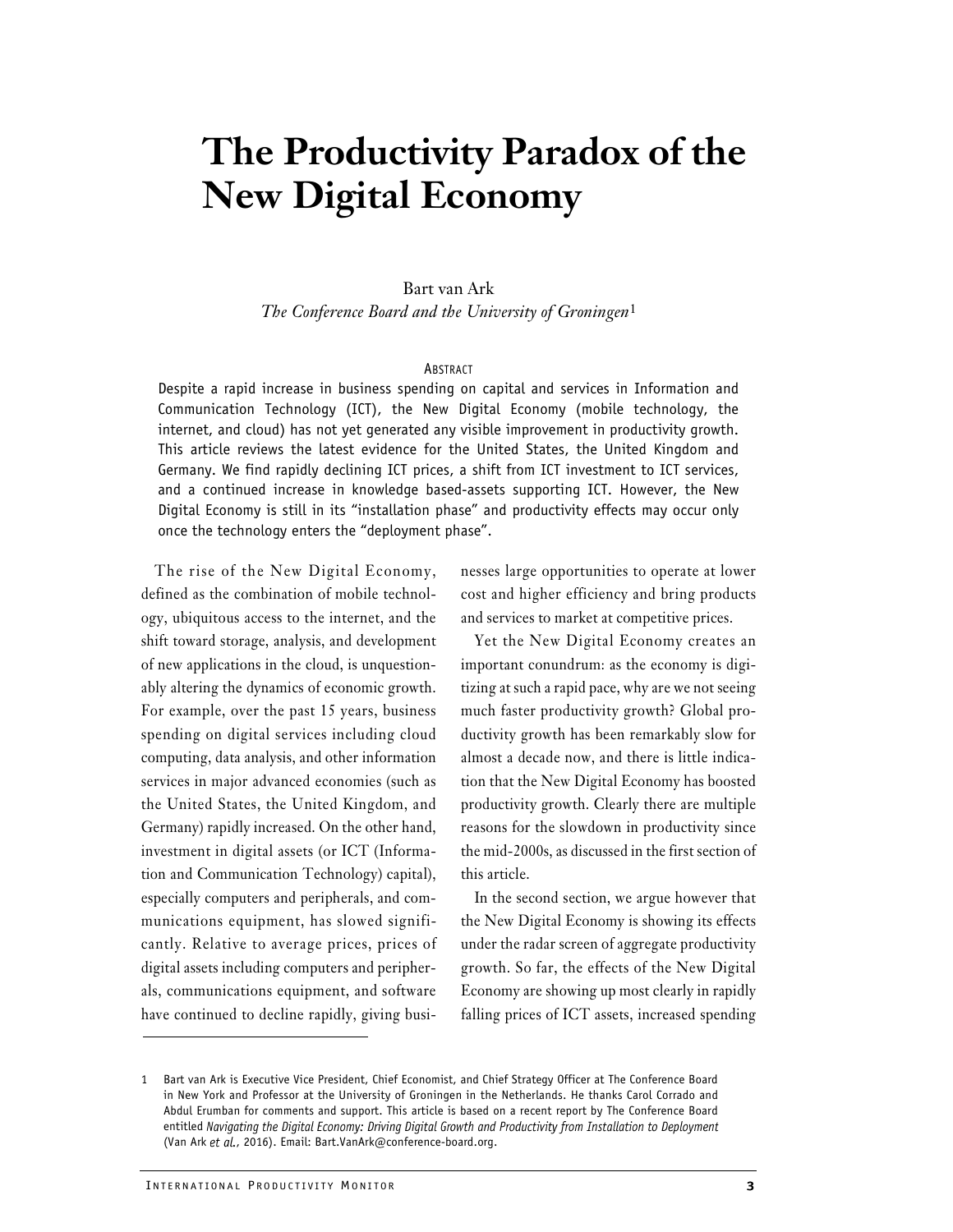assets, and a critical shift towards the greater use the New Digital Economy of intangible assets, in particular ICT design and services, workforce training and organizational innovations. Despite the rapid diffusion of products and services based on the New Digital Economy among consumers, the business sector is finding it very hard to harvest the potential productivity gains as yet. The current evidence shows that only a limited number of firms have made a full transition to the New Digital Economy. Even fewer have already seen large benefits in terms of higher revenue, productivity, or profitability. As a result relatively few sectors and industries have seen visible productivity gains so far.

In the third section we make the case that the resolution of the rapid technological changeslow economic growth conundrum can be found in the fact that we are still in the "installation phase" of the New Digital Economy. This represents a period during which new technologies emerge and advance, driven by the creation of new infrastructure and new and superior ways of doing things, disrupting established practices and organizations. However, the productivity gains may not become visible until the "deployment phase" when the new technological paradigm will have been widely diffused and will have become common practice across organizations, enabling its full potential in terms of economic and business growth, productivity, and profitability. It is too early to say how large the productivity effects of the New Digital Economy will be during the deployment phase. But there is also no reason to be more pessimistic about future productivity effects compared to previous technology regimes.2

## on ICT services rather than investment in ICT The Productivity Slowdown in

Since the mid-2000s, productivity growth has been showing a declining trend. This decline has been substantial, long-lasting, and across the board, and includes mature economies such as the United States, the Euro Area, and Japan as well as emerging markets such as China, India, Brazil, and Mexico. Globally, labour productivity growth (measured as output per worker) has only moderately slowed from 2.6 per cent per year, on average, in the 1996-2006 period to 2.4 per cent in the 2007-2014 period. The slowdown in global total factor productivity growth has been much more dramatic, downshifting from 1.3 per cent from 1999 to 2006 to only 0.3 per cent from 2007 to 2014.3

In earlier work at The Conference Board, we identified several reasons for the productivity slowdown, including the possible impact of the recent recessions (including the Great Recession in 2008-2009 and the Eurocrisis in 2011- 2012) from which, in particular, the mature economies are still struggling to recover; the exhaustion of the potential for productivity growth in emerging markets; the intensification of regulatory and other policy measures that inhibit productivity growth; and the weaker translation of technology and innovation into productivity since the mid-2000s (van Ark et al., 2015).

The slowdown in productivity growth in the past decade, especially in mature economies, is often attributed to the 2008-2009 recession and therefore considered temporary. However, in most countries, productivity growth already began to slow down before the recession and, except for a brief rebound, has not recovered to

<sup>2</sup> See also the exchange between Sichel (2016) and Gordon (2016b) on Gordon (2016a) in this issue of the International Productivity Monitor.

a) in this issue of the<br>a) in this issue of the<br>rd.org/data/economy-<br>to growth relative to<br>NUMBER 31, FALL 2016 3 See The Conference Board Total Economy Database (https://www.conference-board.org/data/economydatabase/), November 2016. The periodization of the average growth rates refers to growth relative to the previous year, i.e. 1999-2006 refers to 1998 as the base year.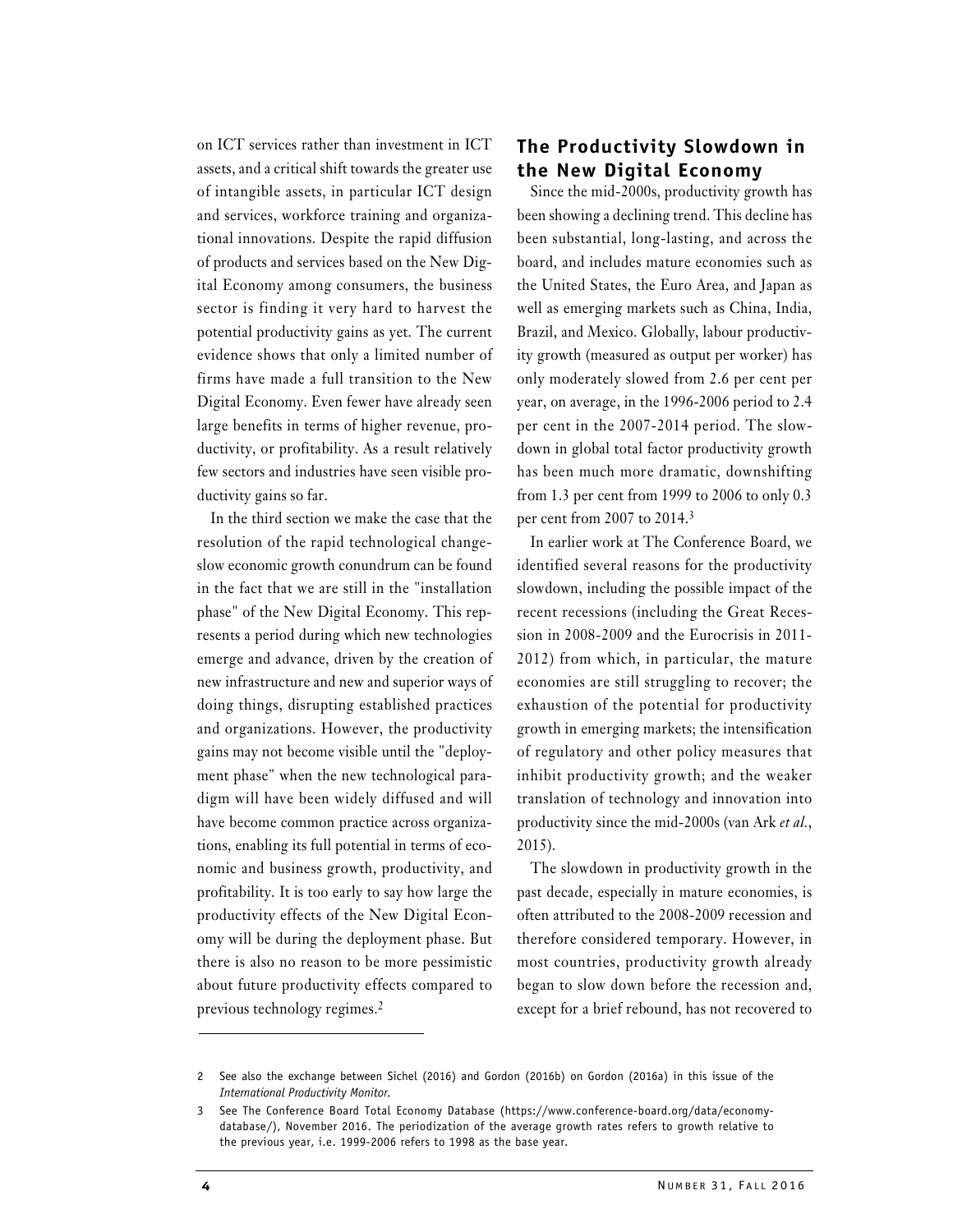the growth rates of the 1990s and early 2000s. For example, between 2007 and 2014, growth in output per hour in the United States slowed to only 1.0 per cent per year on average, down from 2.4 per cent between 1999 and 2006 (Chart 1). In Germany, annual labour productivity growth slowed from 1.6 per cent per year to 0.8 per cent, and in the United Kingdom it weakened most dramatically from 1.9 per cent to 0.1 per cent. Even with an adjustment for faster declines in ICT prices (as described in the next section), and taking into account the shift toward purchased ICT services, these productivity declines remain.

I NOT EXERCISE THE REFORM IN THE RANGE INTERNATIONAL PRODUCTIVITY MONITOR<br>INTERNATIONAL PRODUCTIVITY MONITOR<br>INTERNATIONAL PRODUCTIVITY MONITOR<br>INTERNATIONAL PRODUCTIVITY MONITOR Some economists are calling the current phase of economic growth one of long-term (or secular) stagnation, even though they may differ on the causes: either demand constraints due to disincentives to spend and invest, or supply constraints - such as slower labour force growth and weak productivity growth - that are restraining growth (Summers, 2016; Teulings and Baldwin, 2014; Gordon, 2016). Others are downplaying concerns of slow growth. They argue that while the effects of digitization and related technologies, such as nano- and bio-technologies and cognitive sciences, are becoming increasingly visible in the world around us, their impact on growth is not being well captured by current measurement techniques (Brynjolfsson and McAfee, 2011; Ford, 2015). While we are of the opinion that all of those factors are playing some role, it is also clear that without significant improvement in productivity growth, it is unlikely that stagnant growth in the coming decade can be avoided (van Ark, 2016). The need to prioritize productivity is underlined by the slowdown in growth of labour supply in the medium term, which could be up to one percentage point globally. To achieve similar GDP growth rates as during those times, labour productivity growth rates would therefore have to be higher by the same amount as the slowdown

in labour supply in the next decade (van Ark et al., 2015).

The productivity results at the sector level are even more startling when measuring the growth impact of the New Digital Economy (Chart 1). We find that the contribution of the ICT-producing sector - including ICT manufacturing (ICT hardware and telecommunication equipment), telecom services, and computer and information services - to aggregate productivity growth has weakened significantly in the United States, United Kingdom, and Germany since 2007, although it remained positive by a small margin.

What's more, we find that when looking at the top half of industries which represent the most intensive users of digital technology (measured by their purchases of ICT assets and services relative to GDP) have collectively accounted for the largest part of the slowdown in productivity growth in all three economies since 2007, namely for 60 per cent of the productivity slowdown in the United States, 66 per cent of the slowdown in Germany, and 54 per cent of the slowdown in the United Kingdom. In the United States the contribution of the most intensive ICT-using industries declined from 46 per cent to 26 per cent of aggregate productivity growth between both periods. The United Kingdom and Germany even registered negative productivity growth in the intensive ICT-using sector. The fact that ICT intensive users account for a larger part of the slowdown than less-intensive ICT users is another indication that the difficulty of absorbing the technology effectively is part of the explanation for the productivity slowdown.

A more detailed analysis of productivity performance in the United States shows that the productivity contributions of ICT-intensive and less-intensive industries are distributed rather randomly across the spectrum of fast- and slowgrowing industries. Chart 2 presents a so-called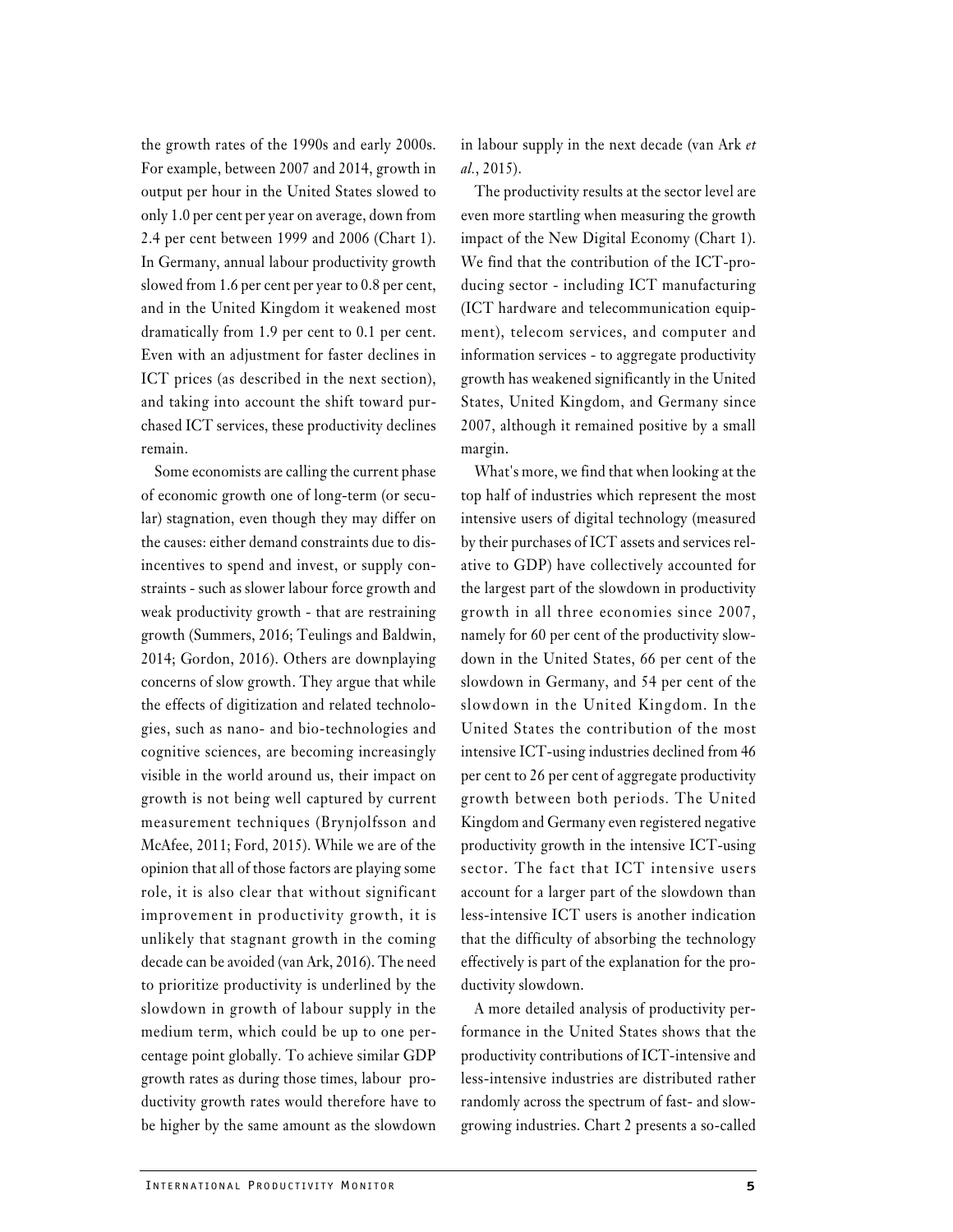Chart 1

Contribution of ICT-Producing, Most Intensive ICT-Using and Least Intensive ICT-Using Industries to Total Economy Labour Productivity Growth, 1996-2006 and 2007-2014 (average percentage point change per vear)



Note: "Most intensive ICT-using industries" refer to the top half of the industries with the highest share of value of ICT investment plus purchases of ICT services as a percentage of "synthetic output" (which is value added at industry level plus the intermediate use of ICT services) for each period. Least intensive ICT-using sectors refer to the bottom half of industries in terms of ICT intensity. The contribution of ICT-producing industries (which are also part of "most intensive ICT-using industries) to labour productivity growth are shown separately. Source: van Ark et al. (2016)

Harberger diagram picturing the cumulative contributions of 30 industries to aggregate labour productivity growth ranked on the basis of the highest to the lowest contributions, weighted by the nominal GDP share of each sector (Harberger, 1998).

Chart 2 shows that aggregate labour productivity in the United States increased at an annual average rate of 2.1 per cent during 2002-2007 and only 0.2 per cent per year during 2011- 2014. During the first period, industries account equipment and several service industries. It for 89.5 per cent of industry value added made positive contributions to productivity growth.

ng industries with nega-<br>tributions, were ICT-<br>h as machinery, electrical<br>al service industries. It<br>distributed randomly in<br>nd negative contributions<br>NUMBER 31, FALL 2016 Only four industries (other services, management services, construction, and mining) show negative productivity growth contributions, of which three were ICT intensive industries. During the period from 2011 to 2014 period only 55 per cent of industry value added was produced in industries with positive contributions to productivity growth. Among industries with negative productivity contributions, were ICTintensive industries such as machinery, electrical negative productivity growth contributions, of<br>which three were ICT intensive industries. Dur-<br>ing the period from 2011 to 2014 period only 55<br>per cent of industry value added was produced in<br>industries with positive contr seems the results are distributed randomly in terms of the positive and negative contributions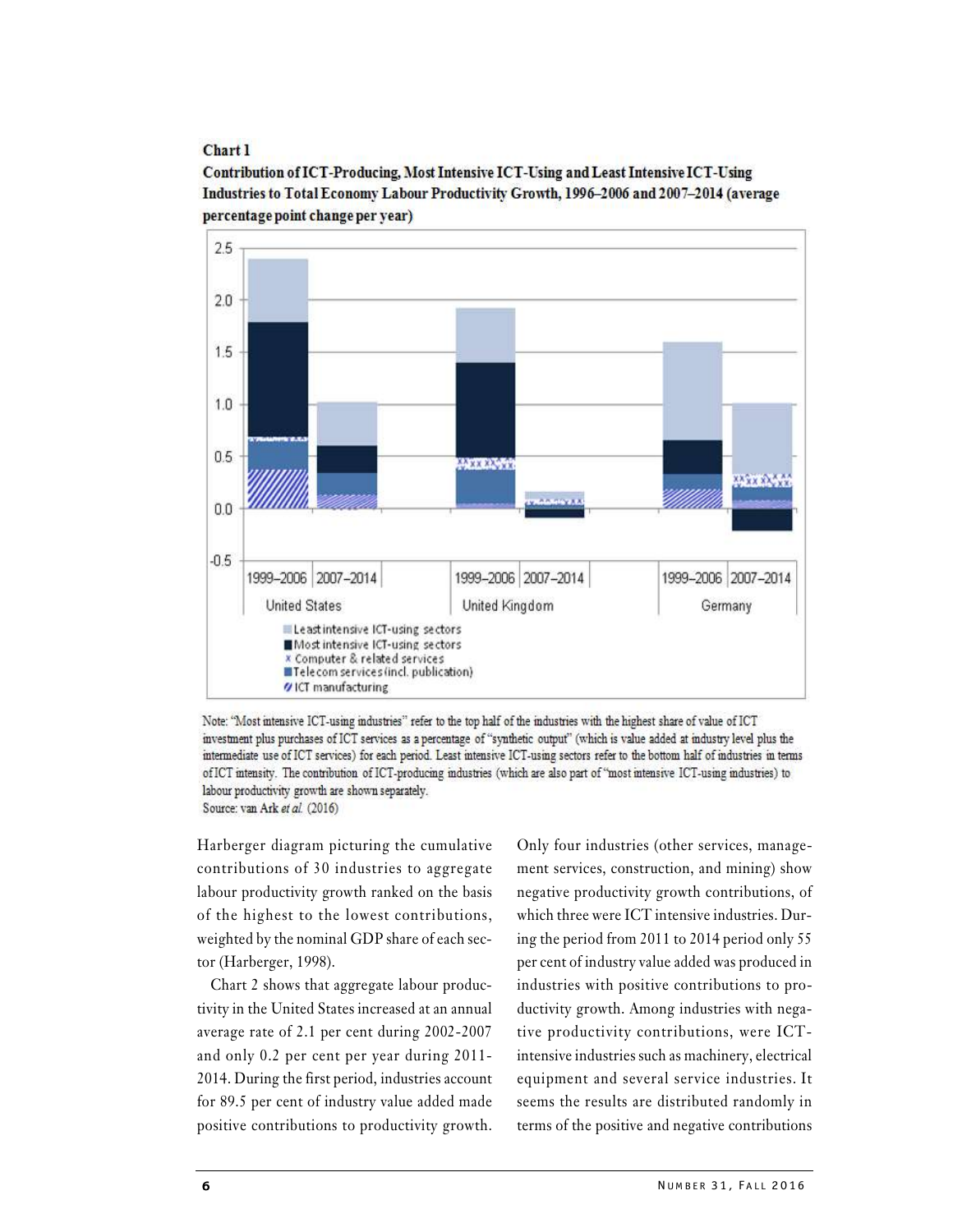

Chart<sub>2</sub> Cumulative Labour Productivity Growth Contributions by Industry in the United States, 2002-2007 and 2011-2014

a Most intensive ICT using industries · ICT producing industries -Leastintensive ICT industries

Note: "Most intensive ICT-using industries" refer to the top half of the industries with the highest share of value of ICT investment plus purchases of ICT services as a percentage of "synthetic output" (which is value added at industry level plus the intermediate use of ICT services) for each period. Least intensive ICT industries sectors refer to the bottom half of industries in terms of ICT intensity. The contribution of ICT-producing industries (which are also part of "most intensive ICT-using industries) to labour productivity growth are shown separately. Source: van Arket al. (2016)

to productivity growth between the more and less intensive ICT-intensive industries, suggesting no impact of differences in ICT use.

ICT-producing industries, including com-<br>
uter and electronics, data processing and tele-<br> **What the New Displement Communication services provided the largest**<br> **Economy Has Deli**<br>
nositive contributions, but given the re ICT-producing industries, including computer and electronics, data processing and telecommunication services provided the largest **Economy Has Delivered So Far** positive contributions, but given the relatively small size of those industries, their impact on the aggregate is limited. However, even in ICT-

producing industries, productivity growth from 2011 to 2014 was substantially below the rates of 2002-2007.

Despite the disappointing productivity results from the New Digital Economy so far, there are at least three important reasons why it is prema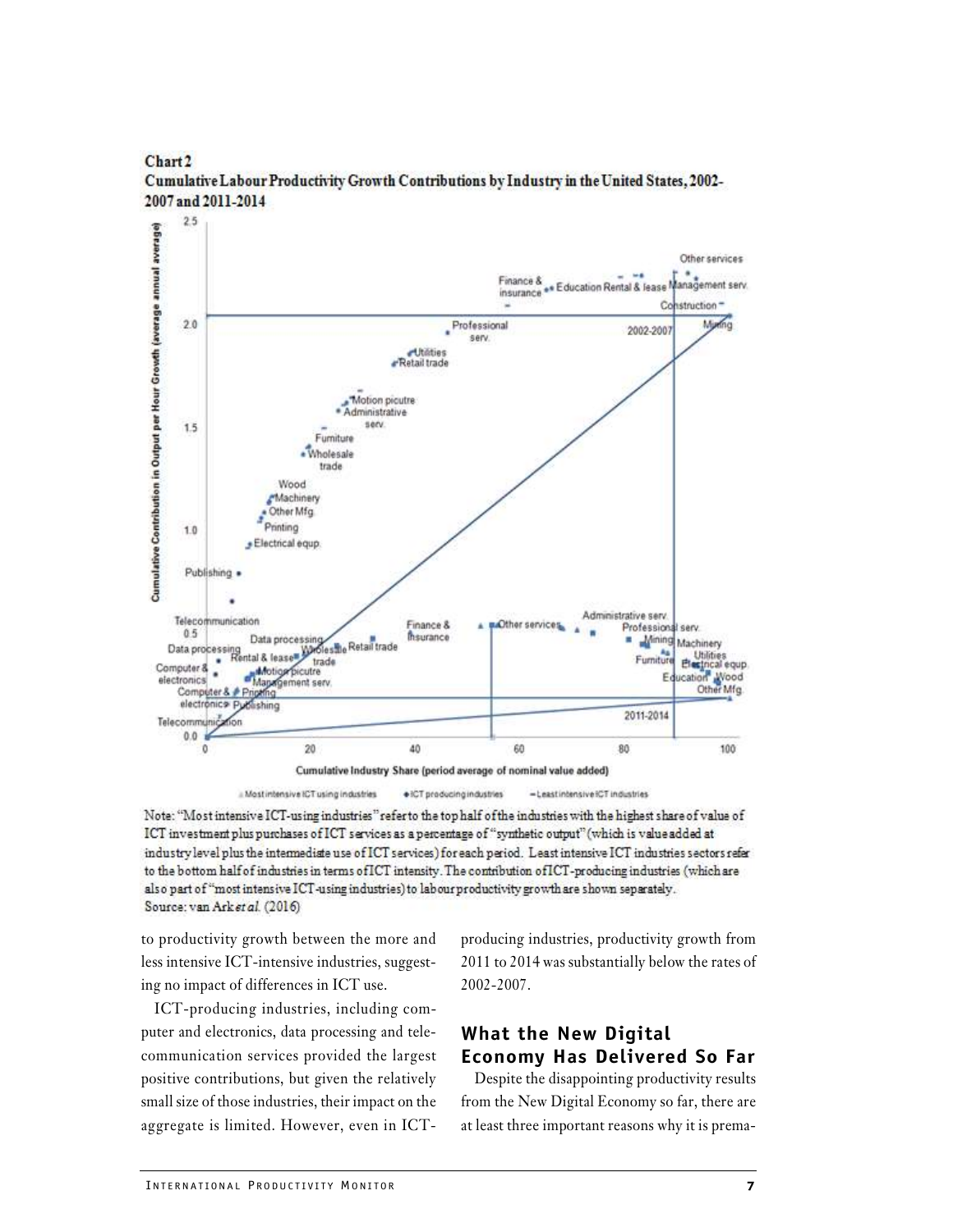ture to conclude that the New Digital Economy will not deliver on growth. We discuss these reasons in this section: 1) the ongoing rapid decline in ICT prices; 2) the rise of ICT services in business spending; and 3) the role of knowledgebased assets for ICT.

### The Ongoing Rapid Decline of ICT **Prices**

Rapid price declines in ICT goods and services are an important manifestation of technological change and productivity growth. The dramatic acceleration in technological progress in ICT is underpinned by the strong acceleration of research and development (R&D) spending, mainly in software (Byrne and Corrado, 2016a). While the share of the digital producing sectors (ICT hardware, software and telecommunication and other ICT services) in nominal GDP of the United States has remained relatively small and stable at 6 per cent over the past two decades, the drop in prices of the assets and services (computers and peripherals, communications equipment and software) this sector produces (relative to average prices in the economy) has on average been about 7 per cent per year between the late 1980s and 2014 (Chart 3).

However, the pace by which ICT asset prices relative to aggregate prices have fallen every year, as measured by deflators from the U.S. National Income and Product Accounts, has slowed significantly over the past decade. According to calculations by Byrne and Corrado (2016a), prices for ICT assets relative to the average price decline of aggregate output (or GDP) have declined by less than 2 per cent per year from 2011 to 2015, down from 9 per cent per year from 1995 to 2005. Although improvements in cost-performance ratios in ICT have slowed since 2005, the softening price decline of ICT assets in the official statistics is not in line with the evidence from alternative estimates.

Byrne and Corrado (2016a and 2016b) have produced new price indexes for communications equipment, high-end computing equipment, and prepackaged enterprise software, which have constituted the lion's share of directly priced products in private ICT investment spending in the United States and are key enablers of technological change in the New Digital Economy. The new price series suggest that the official prices used by the US Bureau of Economic Analysis significantly understate the performance improvements of many ICT products and systems. While the pace of decline in ICT asset prices since 2004 was somewhat slower than it was in the prior two decades, it is at least on par with the experience prior to 1985 (that is, after correcting the ICT price indexes for overall inflation).

ut still not raising U.S.<br>ch above 1 per cent on an<br>ustments to productivity<br>not take account of the<br>bserved benefits the New<br>NUMBER 31, FALL 2016 Price declines, communications equipment, and software are all faster overall than the official figures and have been well-maintained, generating a price decline of about 10 per cent per year since 2005, with a larger contribution from software and a smaller contribution from computers and peripherals (Chart 3). The new evidence suggests that the decline in prices due to the New Digital Economy has in fact continued to boost economic growth, and especially productivity growth. While the speed of these price declines is likely to peter out over time as technologies mature, improvements in cost-performance ratios for producers as well as users in the New Digital Economy will remain quite substantial for some time to come. Currently, the impact of the adjusted ICT price indexes by Byrne and Corrado on labour productivity and output growth in the United States is about 0.3 percentage points - but still not raising U.S. labour productivity much above 1 per cent on an annual basis.

Of course, these adjustments to productivity and GDP growth do not take account of the widely discussed and observed benefits the New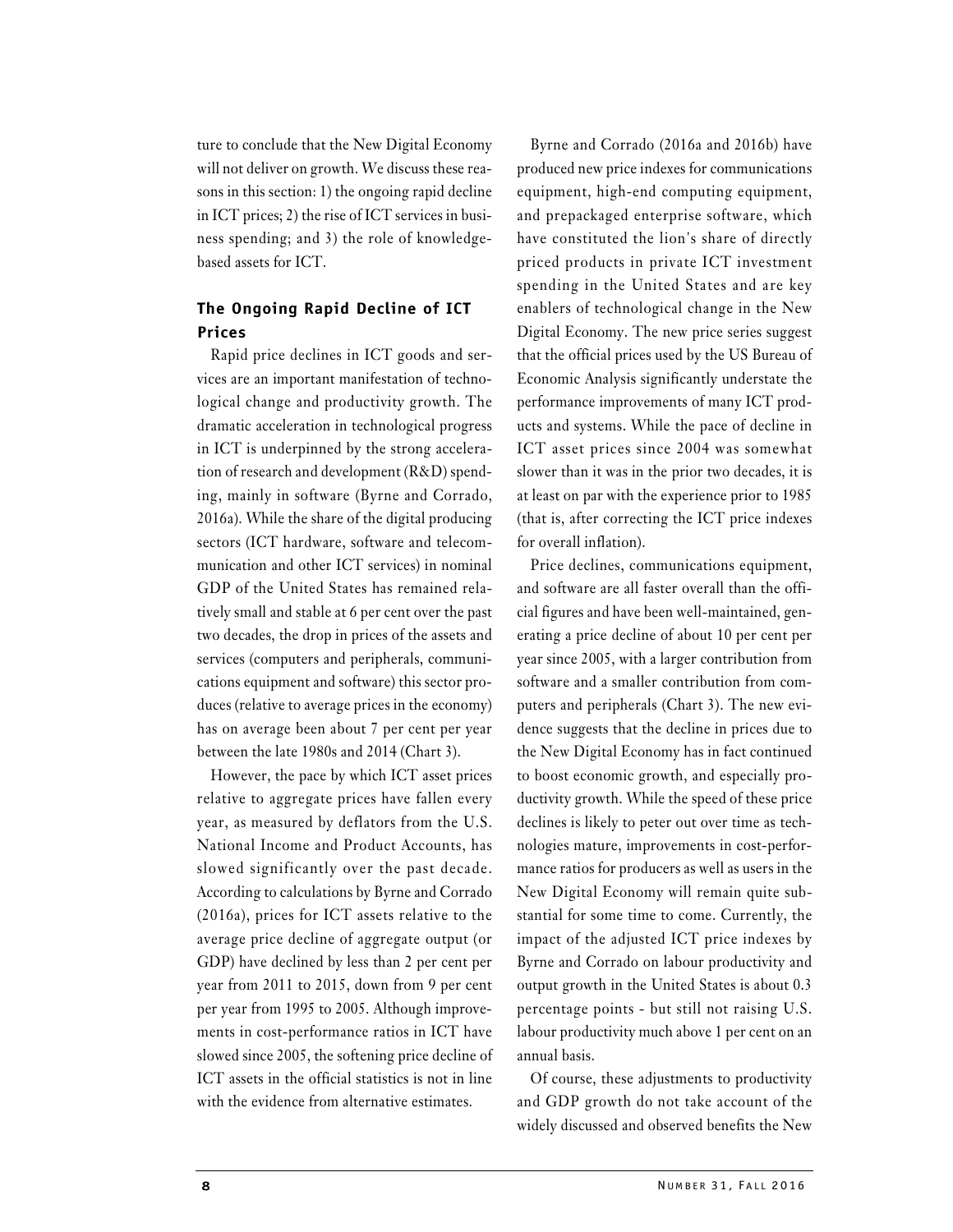Chart 3



Changes in Official and Adjusted Price Indexes for ICT Investment, United States, 1963-2014

Digital Economy provides to consumers. Many digital products and services can be produced at such low marginal cost that they can essentially be provided for free. For example, the benefits to the consumer from sharing spare capacity of cars (Uber) or homes (Airbnb) supported by platforms like Facebook or Google are not measured as part of GDP beyond what consumers pay for it. And the consumer utility of free content obtained from the internet is not measured at all. Hence the consumer is likely to be much better off as a result of the New Digital Economy than the statistics on GDP suggest (e.g. Aeppel (2015) and Hatzius and Dawsey (2015)).

In the income consumers receive from allow them to maintain the haring free capacity as well as the more efficient least temporarily.<br>Initilization of data centers by business, are<br>Initiation of data centers by business, a Even so some aspects of the sharing economy, such as the income consumers receive from sharing free capacity as well as the more efficient utilization of data centers by business, are

already being captured in GDP through better productivity performance. But these effects add at most 0.1 percentage points to GDP growth.4

The statistical challenges in measuring the benefits of the New Digital Economy for the consumer are enormous - yet it should not be assumed beforehand that any adjustments will completely eliminate the slow productivity growth we are currently facing (Ahmad and Schreyer, 2016; Grömling, 2016). It should also be taken into account that some of the consumer benefits are offset by challenges for companies to be profitable. Many companies experience significant downward price pressure unless they add new unique features to their products that allow them to maintain their price margins, at least temporarily.

Note: Relative ICT price change is the change in the price index for ICT goods relative to the change in the price index for total GDP. Adjusted prices are official prices corrected for measurement issues. Growth rates are measured as compound growth rates. Source: Byrne and Corrado (2016a)

<sup>4</sup> This estimate is based on Byrne, Fernald, and Reinsdorf (2016). See also Corrado and van Ark (2016), reporting a similar correction to price change for consumer internet access services.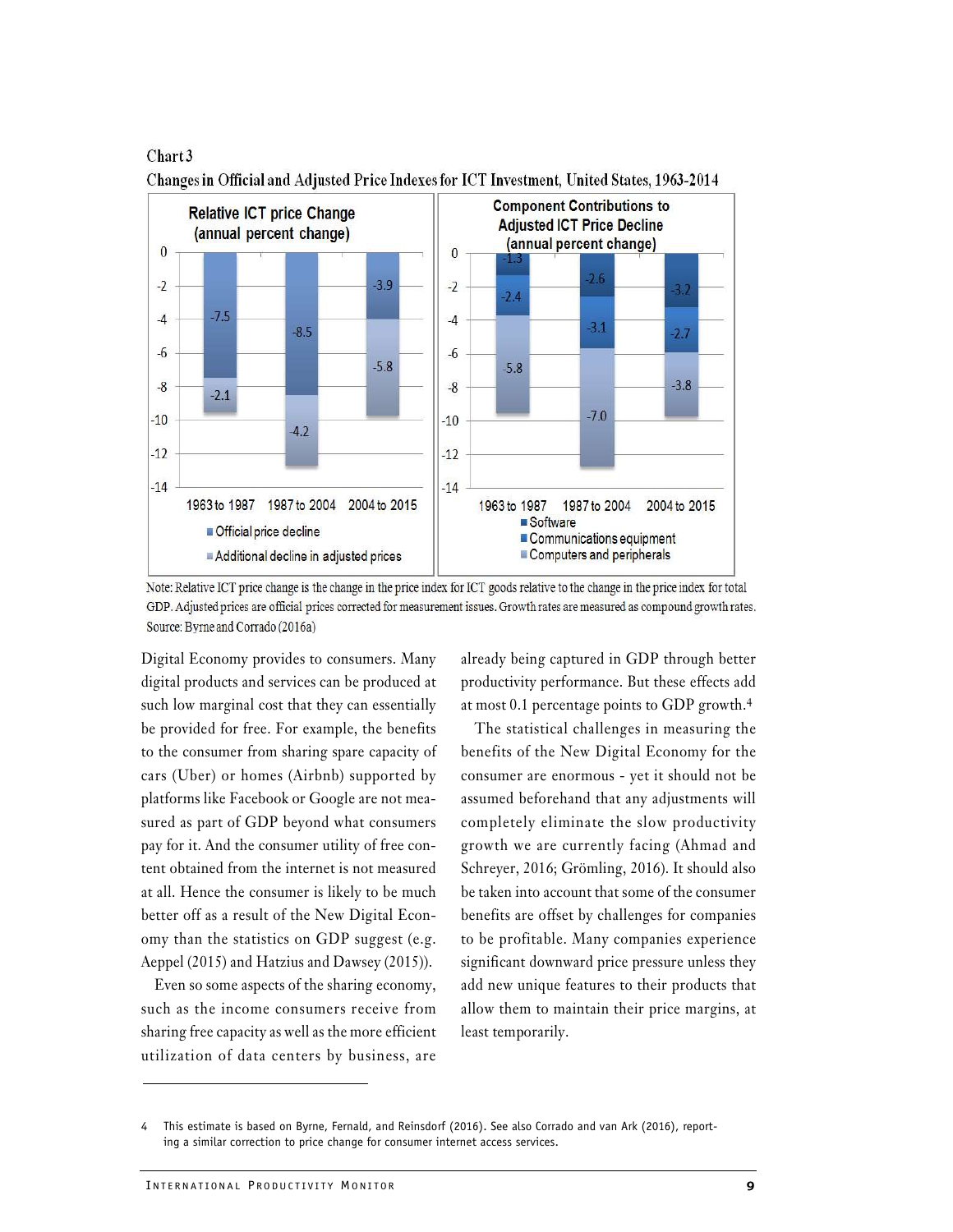Chart 4: Producer Purchases of Computer Services and ICT Investment as a Percent of Nominal GDP (%)



**United States, 1997-2014** 

United Kingdom, 1997-2012



Germany, 1995-2012



EUKLEMS; The Conference Board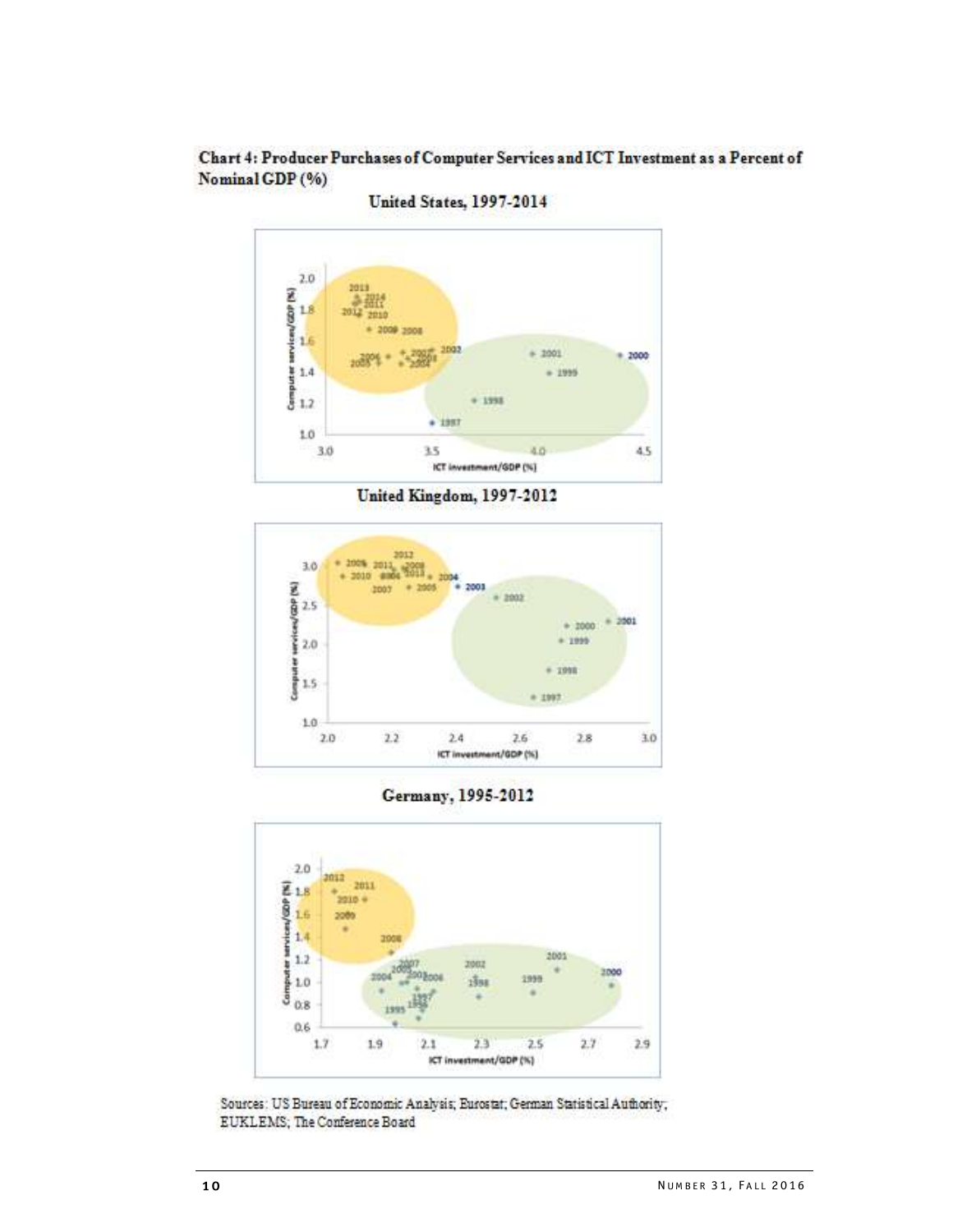### The Shift from Spending on Digital **Assets to Digital Services**

While declining ICT prices and improved quality of digital capital assets provide a primary channel for growth in the New Digital Economy, investment in ICT as a percentage of nominal GDP has fallen substantially (Chart 4). In the United States the decline started from a peak of 4.3 per cent of nominal GDP in 2000 and gradually slowed to around 3 per cent in 2014. In the United Kingdom, ICT investment peaked in 2001 at 2.8 per cent of GDP, and slowed until 2009 after which it modestly improved. Germany's ICT investment rate peaked at 2.8 per cent of GDP in 2000, and has consistently fallen since, reaching 1.7 per cent in 2012. Much of the observed decline in the ICT investment rate is a reflection of slower growth in computers and communication equipment investment relative to GDP. Meanwhile, the share of software in GDP has remained stable in Germany, and has shown modest increases in both the United Kingdom and the United States since 2010.

In contrast to the slowdown in business investment, there has been a major rise in spending on ICT services. The latter refers to data storage and information processing services (including cloud computing), computer systems design, and other information services (including internet publishing).5 For example, business spending on digital services (including cloud computing and other information services) relative to output has increased from 1.5 per cent in 2000 to 1.9 per cent in 2014 in the United States, from 2.2 per cent in 2000 to 3.0 per cent in 2013 in the United Kingdom, and from 1.0 per cent in 2000 and 1.8 per cent in 2012 in Germany (Chart 4). This shift from ICT assets to ICT services is having a very large impact as

companies move to external service providers for their ICT infrastructure. This can range from moving data into a "private cloud" (i.e. a company's internal cloud) to accessing public cloud services to store, access, and process data.

The shift from owning ICT assets to purchasing ICT services, which increases business flexibility, scalability, and utilization of data capabilities, is a widespread phenomenon across industries. Looking at data for the United States, business spending on ICT services increased much faster than spending on ICT investment in most industries, with many industries seeing a decline in the ICT investment ratio. Even industries that continued to see increased ICT investment (for example, transport equipment and other business services) have increased their ICT service use more rapidly (Chart 5). These changes allow firms to better utilize their digital data centers and to save directly on ICT expenses and on related costs such as energy, labour, and maintenance. The savings improve companies' resource allocation and efficiency, and can ultimately contribute to the economy's overall productivity performance.

While official measures are not available, some private sector estimates suggest that price declines for ICT services have been even more dramatic than for ICT investment. For example, one estimate suggests that the US bandwidth cost-performance ratio (dollar value of megabits per second) has fallen more than 25 per cent per year since 1999 - a pace near that of the historical cost-performance ratios commonly reported for computers (Hagel et al., 2013). Cloud computing and storage prices have also been falling very rapidly in constant-quality terms. For example, one source suggests that Loudcloud,

many (Chart 4). This shift from ICT assets to very rapidly in constant-<br>CT services is having a very large impact as example, one source sugge<br>More precisely, computer services refer to the following detailed industries in 5 More precisely, computer services refer to the following detailed industries in the North American Industry Classification System (NAICS): data processing, hosting, and related information services (NAICS 51820 and 51913) and computer systems design services and related computer services (NAICS 54152, 54153, and 54159).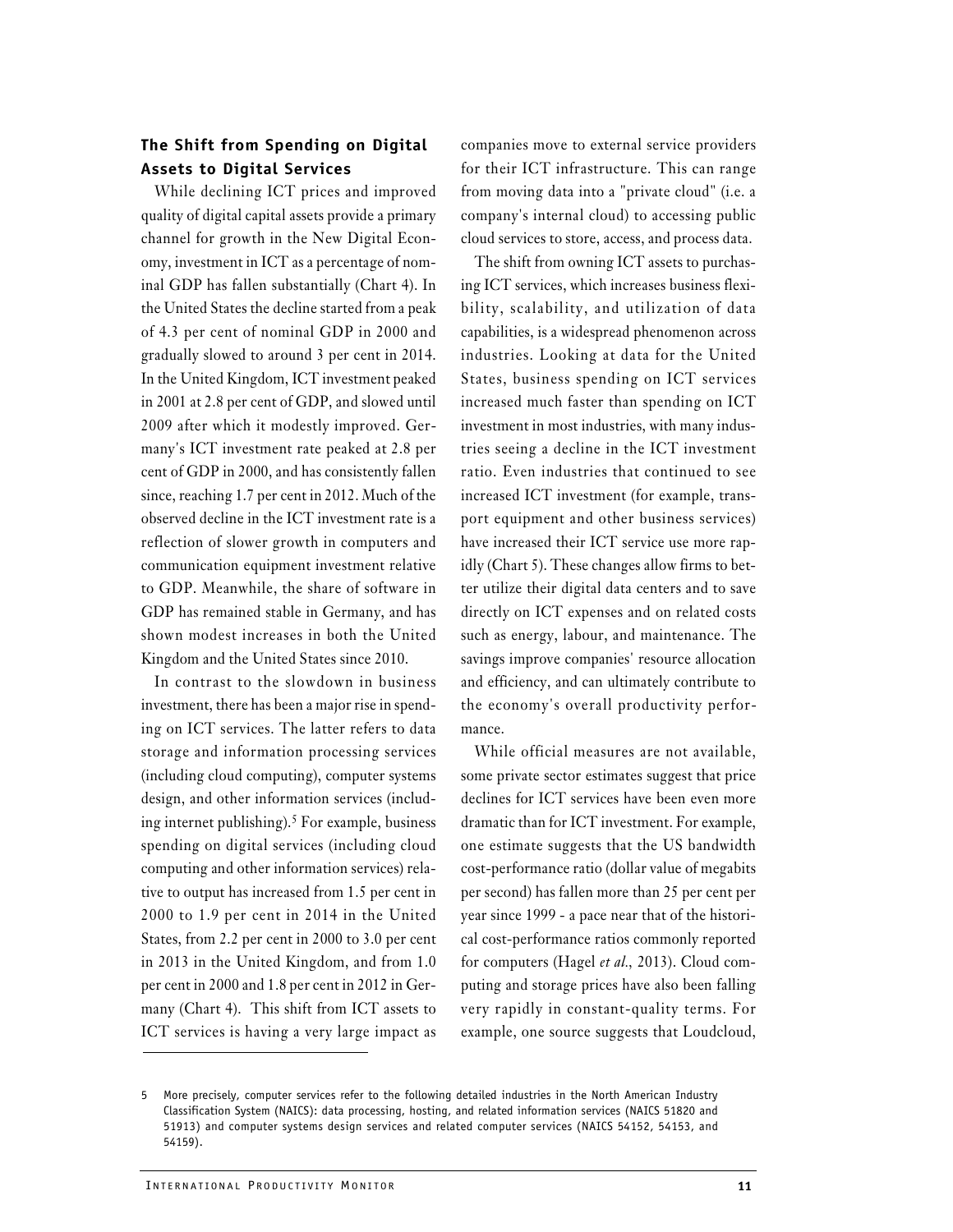#### Chart 5



Change in ICT Investment Intensity and ICT Services Intensity in US Industries Between 1999-2006 and 2007-2014

\* Annual average for the period 2007-2014 minus the annual average for the period 1999-2006 Note: ICT investment consists of investment in software, hardware, and communication equipment; ICT services consist of computer systems design and related services as well as data processing, internet publishing, and other information services. Synthetic output is defined as the sum of industry value added and the intermediate use of ICT  $\,$ services. ICT-producing industries are excluded from this chart.

Sources: US Bureau of Economic Analysis; The Conference Board

which is claimed to be one of the first cloud computing companies, saw a decline in cost for a customer running a basic internet application from \$150,000 U.S. per month in 2000 to \$1,500 U.S. per month 10 years later (Andreessen, 2011). These figures imply a price drop of more than 30 per cent per year for cloud services during the 2000s, a pace of change that appears to have continued in recent years.<sup>6</sup>

nt of companies in North<br>nt in Europe had under-<br>es as part of their business<br>ge by 30 per cent, only<br>e Lardinois (2014) and<br>NUMBER 31, FALL 2016 Still, despite those impressive changes, the shift toward full usage of digital services is incomplete as yet. A recent survey of more than 550 companies in Europe and the United States suggests only a modest uptake on one major usage of digital services, which is "big data" analytics.7 Only 28 per cent of companies in North America and 16 per cent in Europe had undertaken big data initiatives as part of their business

<sup>6</sup> In March 2014 Google announced price cuts for its cloud computing services and storage by 30 per cent, only to be followed about one year later by further cuts in the 20 to 30 per cent range. See Lardinois (2014) and Yegulalp (2015) for reports on these changes.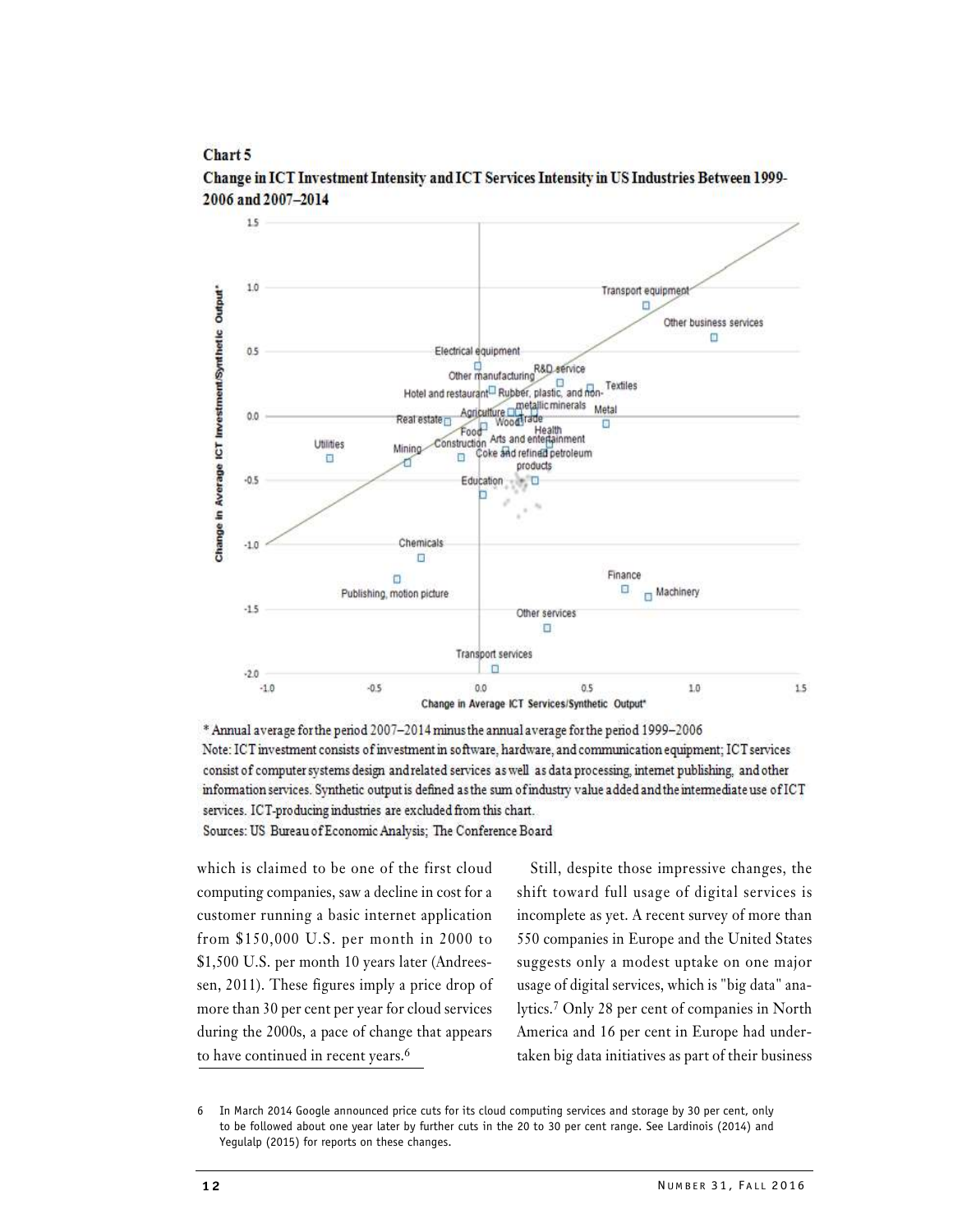processes in 2015. Another 25 per cent of companies in North America and 23 per cent in Europe had implemented a big data initiative as a pilot project. Hence about half of companies surveyed had not yet undertaken any big data initiative. Strikingly, the study also found that manufacturing companies were lagging in applying big data analytics projects in regular business processes by 14 percentage points relative to the retail sector (27 per cent versus 13 per cent of companies in each sector).

#### The Role of Knowledge-based Assets for ICT

There are various reasons why the rapid decline in ICT prices and the shift to ICT services is still facing impediments in terms of its impact on growth. Those range from external factors related to slower economic growth to factors internal to the firm. For example, there are multiple barriers to the use of big data analytics including IT capabilities, data privacy issues, analytical skills of the workforce, and companies' organizational adaptability.8 Raising productivity by shifting inputs from ICT assets to ICT services strongly benefits from the use of critical knowledge-based assets (KBA) - often also referred to as intangible capital.

Knowledge-based capital consists of the intangible assets resulting from firms' investments in software, R&D, other innovative property (e.g. product and services design), and economic competencies (e.g. investments in firm-specific training and organizational change). In fact, a key takeaway from previous microeconomic studies of productivity change within firms is that these economic competencies investments are part of a complex link between firm-level IT adoption and productivity growth. In addition, increased collaboration and interaction within firms are having a large impact on several measures of firm performance, including R&D and sales (Brynjolfsson and Hitt, 2000; Brynjolfsson and Hitt, 2003).

During the Great Recession of 2008-2009, the pace of KBA accumulation somewhat weakened. This development may have reduced the impact of digital technology for productivity growth. However, since 2010 investment growth in most KBA has recovered strongly and has been faster than that of overall investment in machinery, equipment and structures. In the United States, the combined business spending on design, workforce training, and organizational innovations kept about the same pace as the rise in business R&D. In the United Kingdom, whose economy is strongly services-based with financial and business services absorbing large amounts of spending on business competencies, combined business spending on design far outstripped the R&D increase. Only in Germany, where manufacturing is more dominant, was R&D growth stronger than spending on KBA and the growth gap between the two even increased somewhat (van Ark et al., 2016: 33).

There is a strong complementarity between business spending on KBA and ICT services. For the United States both manufacturing (including transportation equipment, machinery, and metal products) and services sectors (such as transportation, retail, and insurance) have seen strong positive relationships in the

Bange *et al.* (2015:9) use the following definition of "big data": "Big data describes the mologies for the highly scalable loading, storage and analysis of polystructured data. Big dat help companies to manage large dat Bange et al. (2015:9) use the following definition of "big data": "Big data describes the methods and technologies for the highly scalable loading, storage and analysis of polystructured data. Big data technology can help companies to manage large data volumes, complex analysis, and real-time integration of data from a variety of data structures and sources."

For example, Bange et al. (2015) finds that 49 per cent of companies in North America and Europe report inadequate analytical know-how in the company to make better use of big data technologies and analysis, and 34 per cent responded that company processes are not mature enough for the use of big data technologies.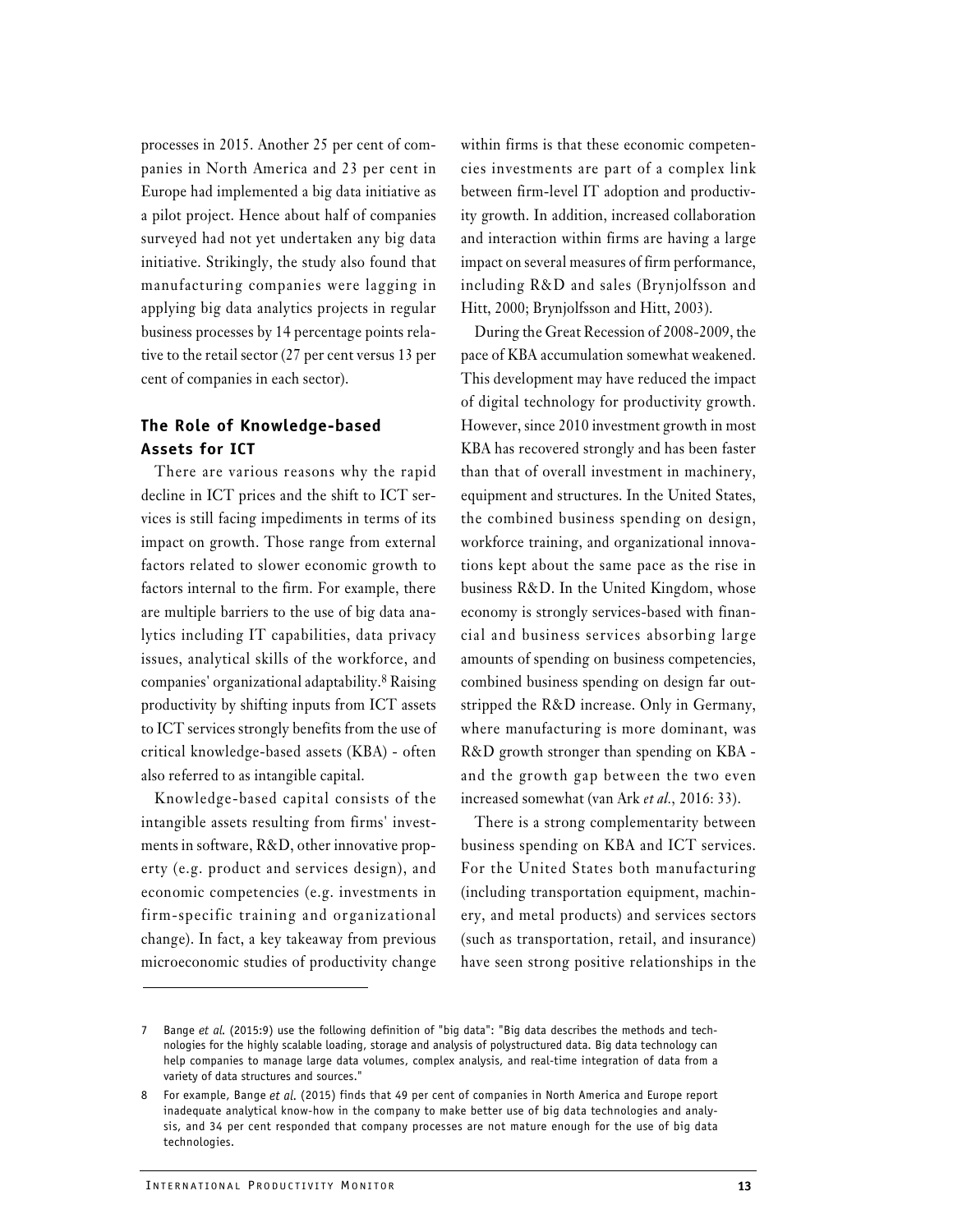

Chart 6 Changes in Knowledge-Based Assets and ICT Services Intensity by Industry United States, 2008-2013 Relative to the 1997-2007 Average

Note: ICT services intensity is defined as spending on ICT services relative to GDP during the New Digital Economy period (2008-2013) compared to its rate in the prior period (1997-2007). Knowledge-based assets refer to design and economic competencies such as brand, organizational structure, and firm-specific employee training. ICT-producing industries and outlier industry pairs are not plotted. Outlier industries include apparel, leather and allied product manufacturing, securities, commodity contracts and investments, rental and leasing services and lessors of intangible assets, and management of companies.

Sources: The Conference Board for SPINTAN (EU FP7 project under grant agreement No. 612774); INTAN-Invest; and elaboration of data from the US Bureau of Economic Analysis

rise of KBA and ICT services intensities From the Installation Phase between 1997-2007 and 2008-2013 (Chart 6). to the Deployment Phase of While correlation is no proof of cause, it is plausible to assume that the increase in knowledgebased assets works in tandem with ICT services for producer innovation, as it repeats historical patterns that have been well documented for the Old Digital Economy in relation to ICT capital (Corrado et al., 2014).

# the New Digital Economy

Eq. why are we not seeing<br>growth and productivity<br>ny businesses not seeing a<br>ital technology on reve-<br>some seem to be running<br>e? Why have not wages<br>NUMBER 31, FALL 2016 This article argues that one paradox of the New Digital Economy as yet remains unresolved: as the economy seems to be digitizing at an unprecedented pace, why are we not seeing much faster economic growth and productivity increases? Why are many businesses not seeing a major impact from digital technology on revenue and profits, while some seem to be running ahead of everyone else? Why have not wages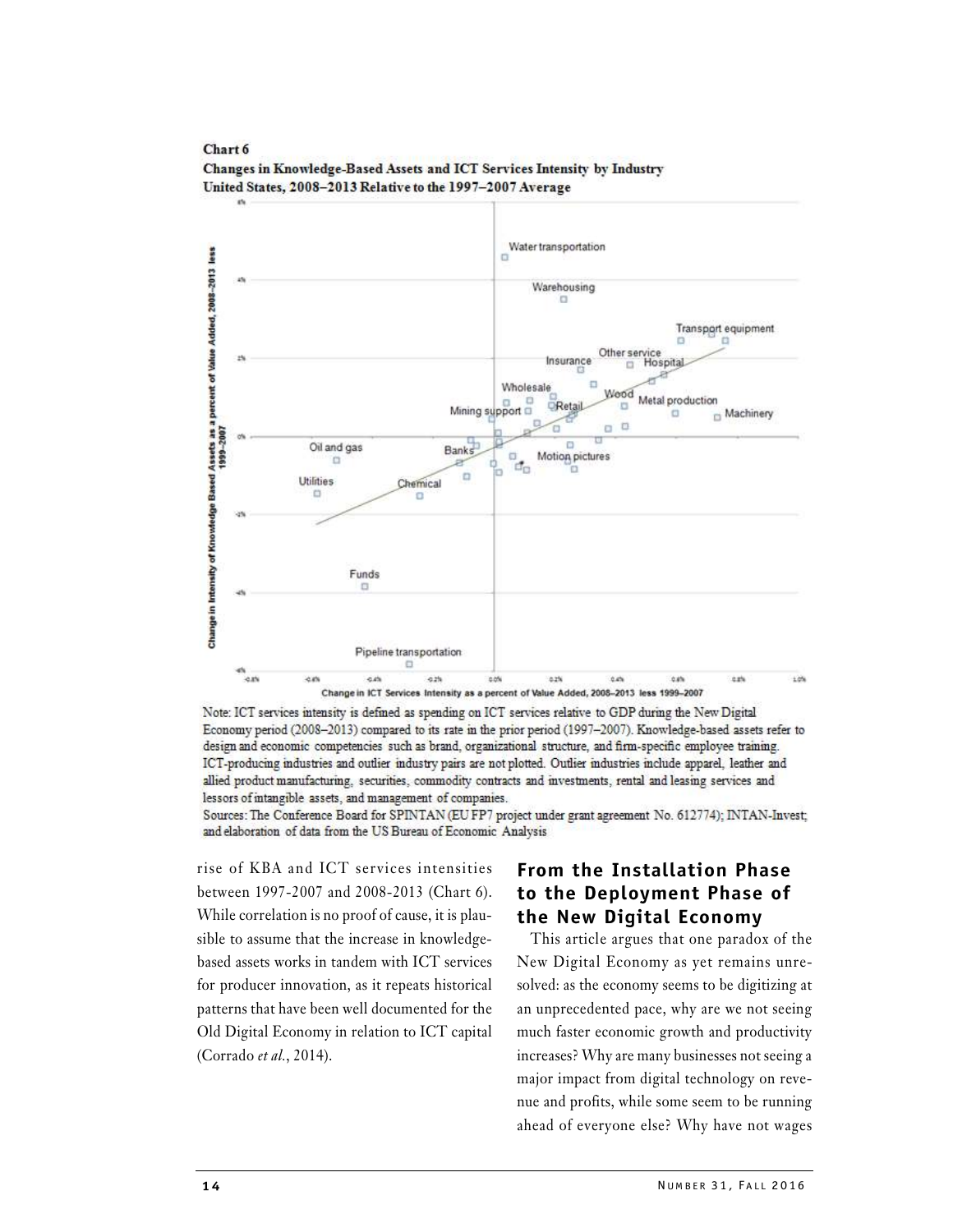**Figure 1** Installation Phase versus Deployment Phase in the New Digital Economy



Source: Based on Carlota Perez, Technological Revolution and Financial Capital: The Dynamics of Bubbles and Golden Ages (Cheltenham, United Kingdom: Edward Elgar Publishing Limited), 2002.

gone up faster, especially for high-skilled workers who are in great demand?

Are we at the doorstep of a new transformative era for business that can lead to explosive growth due to the latest trends in digitization? Or could it be that the effects of the New Digital Economy will be less dramatic than expected and unable to reverse the current sluggish growth path?

Using a typical lifecycle model of innovation and based on historical experiences, one can distinguish between the "installation phase" and the "deployment phase" in any new general purpose technology, as shown in Figure 1.9 The installation phase is characterized by a much greater interest in the new technology as early application cases emerge. Research and development and other innovation expenses are increasing as organizations access new ICT assets and

services to develop product and service innovations. Typically first movers, whether these are particular companies, sectors, or industries, move ahead of their followers in terms of adoption of the technology and the speed with which they see results in the form of productivity gains or new products and services. The success cases during the installation phase often represent the so-called mushroom effects scattered around in a field with companies failing as well as many organizations and sectors that remain unaffected (Harberger, 1998). Toward the end of the installation phase, an economy often experiences a period of frenzy, with expectations overshooting the potential for growth, followed by a bubble burst. This frenzy period can often provide a cleanup of overinvestment, followed by the deployment phase. During this phase the technology will play out as a true General Pur-

pplication cases emerge. Research and develop-<br>nent and other innovation expenses are increas-<br>neg as organizations access new ICT assets and<br>technology will play out as<br>For a detailed review of the concepts of installatio 9 For a detailed review of the concepts of installation and deployment phases in technology as well as how one period evolves into the other - often interrupted by a frenzy period and a crisis - including an historical review, see Perez (2002). For a recent application, see Neumann (2015).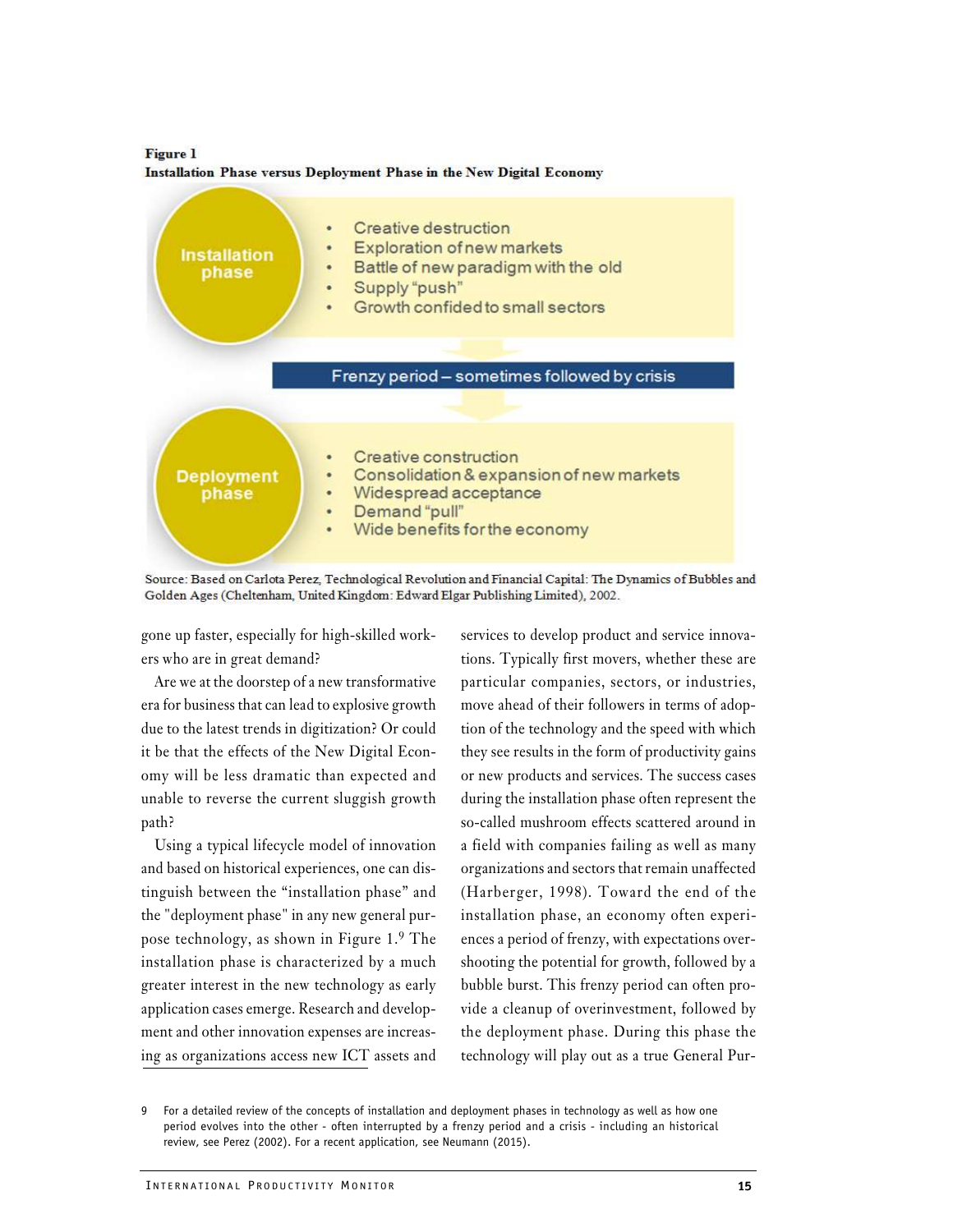pose Technology (GPT) in all its aspects: ubiquitous use and widespread adaptation of technology in multiple applications, and significant real cost reductions leading to lower prices as well as market scale for the new products and services.

This article has argued that there are good reasons to believe that the New Digital Economy is still in the installation phase producing only random and localized gains in productivity in certain industries and geographies. And while increases in knowledge-based assets in selected industries are positively related to the shift toward greater use of ICT services, there are no signs as yet that collectively they have contributed to productivity growth.

One can possibly draw an historical parallel between the current situation of weak productivity growth and rapid technological change and the first half of the 1990s, when these two phenomena were also observed. The term 'productivity paradox'was coined to describe this earlier situation, which resolved itself with a spurt of ICT-fueled productivity growth between 1995 and 2004 (van Ark et al., 2003). History may repeat itself.

This raises the question as to where, when,  $\bullet$ and how the benefits of the New Digital Economy will play out. In other words, with regard to the rapid technological change-slow growth conundrum, ultimately something will have to give. One possibility is that the large efforts made through business investment and spending are not going to pay off in terms of much more revenue growth, especially if aggregate demand and investment remain weak sources of growth. While there will still be opportunities for growth from the New Digital Economy, they may be much narrower in scale or scope than often assumed and the returns on the aggregate investment may be lower. Also some of the gains may more likely arise from digitally-based improvements in business processes and higher

productivity, leading to tangible cost reductions, rather than from higher revenue growth.

The other possibility is that economic growth, and especially productivity growth, will eventually become much stronger as businesses double down on making the technologies work better despite some headwinds, by focusing on the revenue opportunities that will likely arise. Some headwinds to digital transformation may arise from a non-conducive business environment, including unfavorable regulatory policies, a lack of skilled workers, or difficulties in obtaining funding for startups or small enterprises who aim to develop new innovations in the New Digital Economy. But they may also come from challenges within the firm, such as the ability to effectively combine new technologies with human capital and critical knowledge-based assets.

While we do not expect large aggregate growth effects from the New Digital Economy any time soon, our analysis suggests that even in a slow growth environment there are significant benefits in terms of productivity growth provided companies and economies focus on the following (van Ark et al. 2016):

- Take advantage of ongoing rapid price declines in information and communication technology (ICT) assets and services to obtain significant cost reductions;
- Leverage the shift from investment in ICT assets to purchased digital services to increase firms' flexibility in raising productivity and speeding up the bringing to market of new products and services;
- Create key knowledge-based assets (product and services design, workforce training, and organizational improvements) to strengthen innovative capabilities;
- The Transmussed Strengthen<br>
The Street Strengthen<br>
Experiment degrees of tal-<br>
Strengthen Strengthen<br>
Strengthen Strengthen<br>
NUMBER 31, FALL 2016 Assess and manage different degrees of talent shortages among digital workers and tech-savvy workers;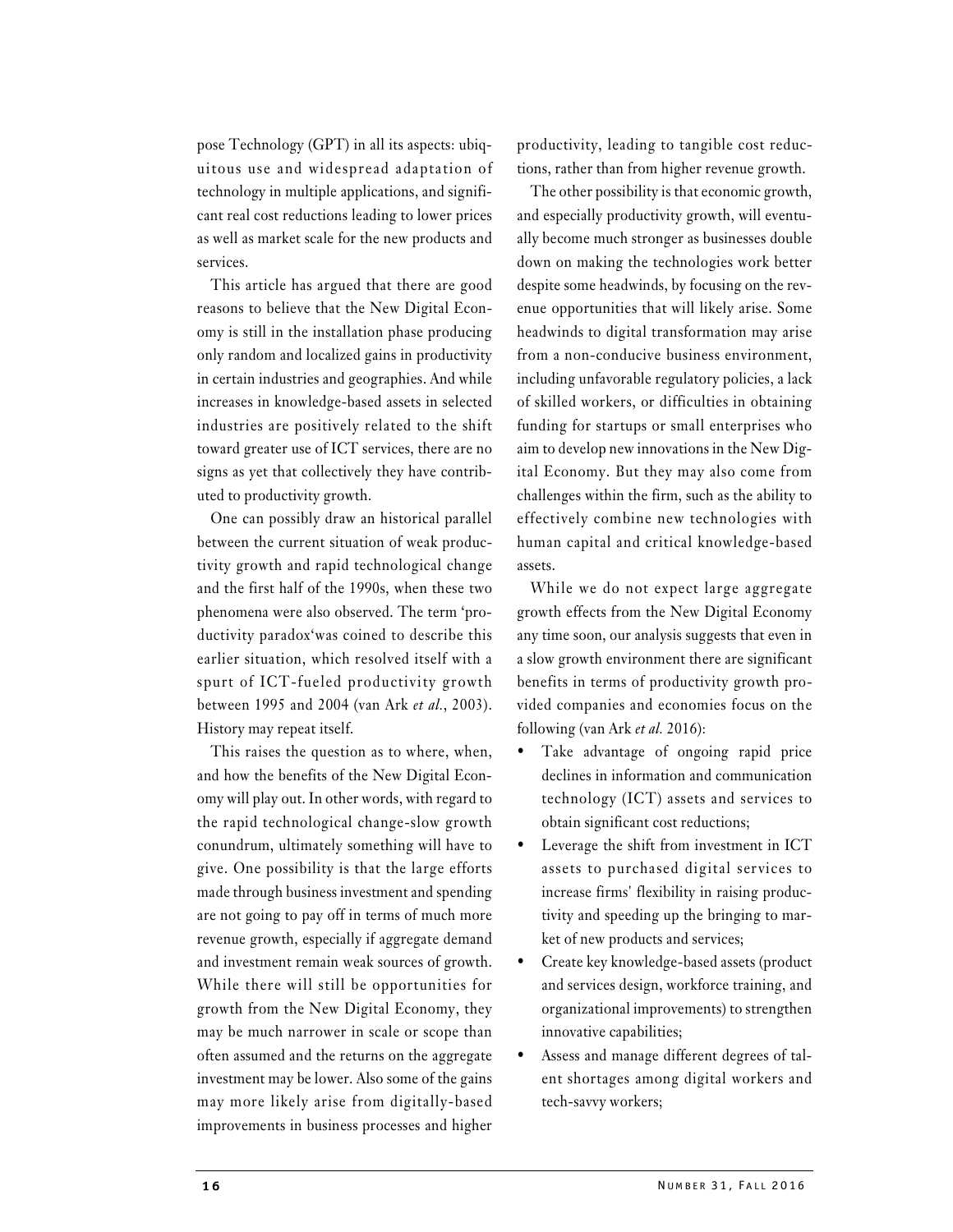- Utilize local innovation ecosystems by taking advantage of access to talent, partnerships, and shared services; and,
- Create agility and resiliency to anticipate and respond to the disruptive impact of new technology.

#### **References**

- Aeppel, Timothy (2015) "Silicon Valley Doesn't Believe US Productivity is Down," Wall Street Journal, July 17, http://www.wsj.com/articles/silicon-valley-doesnt-believe-u-s-productivity-isdown-1437100700.
- Ahmad, Nadim and Paul Schreyer (2016) "Are GDP and Productivity Measures Up to the Challenges of the Digital Economy?" International Productivity Monitor, No. 30, Spring. pp. 4-27, http:// www.csls.ca/ipm/30/ahmadandschreyer.pdf.
- Andreessen, Mark (2011) "Why Software Is Eating the World," The Wall Street Journal, August 20.
- Bange, Carsten, Timm Grosser, and Nikolai Janoschek (2015) "Big Data Use Cases: Getting Real on Data Monetization," Business Application Research Center (BARC).
- Brynjolfsson, Erik and Lorin M. Hitt (2000) "Beyond Computation: Information Technology, Organizational Transformation and Business Performance," Journal of Economic Perspectives, Vol. 14, No. 4, pp. 23-28.
- Brynjolfsson, Erik and Lorin M. Hitt (2003) "Computing Productivity: Firm-level Evidence," Review of Economics and Statistics, Vol. 85, No. 4, pp. 793-808.
- Brynjolfsson, Eric and Andrew McAfee (2011) Race against the Machine - How the Digital Revolution Is Accelerating Innovation, Driving Productivity, and Irreversibly Transforming Employment and the Economy (Lexington, MA: Digital Frontier Press).
- Byrne, David and Carol Corrado, (2016a) "ICT Prices and ICT Services: What Do They Tell You about Productivity and Technology?" Economics Program Working Paper Series, No. 16- 05, The Conference Board, July.
- Byrne, David and Carol Corrado (2016b) "ICT Asset Prices: Marshaling Evidence into New Measures," Economics Program Working Paper Series, No. 16-06, The Conference Board, July.
- Sures," Economics Program Working Paper Froductivity Monitor, No. 3<br>
Series, No. 16-06, The Conference Board, July. http://www.csls.ca/ipm/31<br>
Byrne, David, John Fernald, and Marshall Reinsdorf Summers, Lawrence (2016) "<br> Byrne, David, John Fernald, and Marshall Reinsdorf (2016) "Does the United States have a Productivity Slowdown or a Measurement Problem?" Brookings Papers on Economic Activity, March.
- Corrado, Carol and Bart van Ark (2016) "The Internet and Productivity," in Handbook on the Eco-

nomics of the Internet, eds. Johannes M. Bauer and Michael Latzer (Cheltenham, United Kingdom: Edward Elgar Publishing).

- Corrado, Carol, Jonathan Haskel, and Cecilia Jona-Lasinio (2014) "Knowledge Spillovers, ICT, and Productivity Growth," Economics Program Working Paper Series No. 14-02, The Conference Board, May.
- Gordon, Robert J. (2016a) The Rise and Fall of American Growth: The U.S. Standard of Living since the Civil War (Princeton, N.J.: Princeton University Press).
- Gordon, Robert J. (2016b) "Comments on Daniel E. Sichel's Review Article on The Rise and Fall of American Growth," International Productivity Monitor, No. 31, pp. 63-67, Fall, http:// www.csls.ca/ipm/31/gordon.pdf.
- Grömling, Michael (2016) "The Digital Revolution New Challenges for National Accounting?" World Economics, January-March, pp. 1-13.
- Hagel, John, John Seely Brown, Tamara Samoylova, and Michael Lui (2013) "From Exponential Technologies to Exponential Innovation: Report 2 of the 2013 Shift Index Series," Deloitte University Press, Deloitte Center for the Edge.
- Harberger, Arnold C. (1998) "A Vision of the Growth Process," American Economic Review, Vol. 88, No. 1, pp. 1-32.
- Hatzius, Jan and Kris Dawsey (2015) "Doing the Sums on Productivity Paradox v2.0," Goldman Sachs US Economics Analyst, Vol. 15, No. 30, July 24.
- Lardinois, Frederic (2014)"Google Announces Massive Price Drops for Its Cloud Computing Services and Storage, Introduces Sustained-Use Discounts," Tech Crunch, March 25.
- Ford, Martin (2015) The Rise of Robots: Technology and the Threat of a Jobless Future (New York: Basic Books).
- Neumann, Jerry (2015) "The Deployment Age," Reaction Wheel, Blog, October 14.
- Perez, Carlota (2002) Technological Revolution and Financial Capital: The Dynamics of Bubbles and Golden Ages (Cheltenham, United Kingdom: Edward Elgar Publishing).
- Sichel, Daniel E. (2016) "Two Books for the Price of One: Review Article of The Rise and Fall of American Growth by Robert J. Gordon," International Productivity Monitor, No. 31, Fall, pp. 57-62, http://www.csls.ca/ipm/31/sichel.pdf.
- Summers, Lawrence (2016) "The Age of Secular Stagnation: What It Is and What to Do about It," Foreign Affairs, March/April, pp. 2-9.
- Teulings, Coen and Richard Baldwin (2014) "Secular Stagnation: Facts, Causes, and Cures," VoxEU,<br>Centre for Economic Policy Research, London.